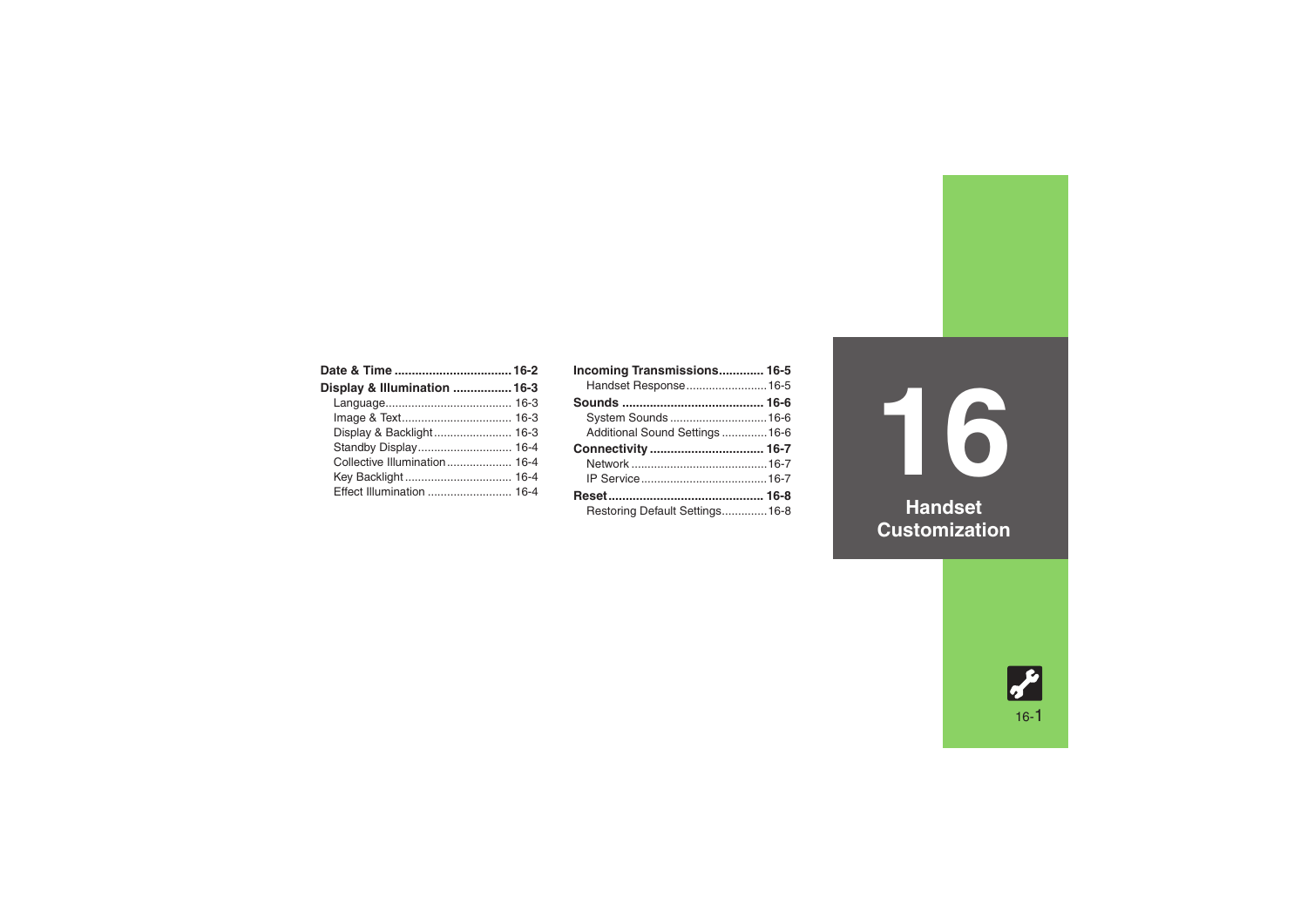## <span id="page-1-0"></span>**Date & Time**

| <b>Z</b> Date & Time Settings        |                                                                                                                                                                                                                                                                                                                                                                                            |
|--------------------------------------|--------------------------------------------------------------------------------------------------------------------------------------------------------------------------------------------------------------------------------------------------------------------------------------------------------------------------------------------------------------------------------------------|
| Date & Time                          | Start Here $\odot$ $\blacktriangleright$ Settings $\blacktriangleright$ $\odot$ $\blacktriangleright$ In Sound/Display menu, Date & Time $\blacktriangleright$ $\odot$                                                                                                                                                                                                                     |
| Setting the date and time            | Set Date/Time $\Rightarrow$ ( $\bullet$ ) $\Rightarrow$ Enter the year $\Rightarrow$ Enter the month $\Rightarrow$ Enter the day $\Rightarrow$<br>Enter the time $\blacktriangleright$ ( $\blacklozenge$ )                                                                                                                                                                                 |
| <b>Correcting Clock manually</b>     | Time Correction $\Rightarrow$ ( $\bullet$ ) $\Rightarrow$ Manual $\Rightarrow$ ( $\bullet$ ) $\Rightarrow$ Yes $\Rightarrow$ ( $\bullet$ ) $\Rightarrow$ Yes $\Rightarrow$ ( $\bullet$ )                                                                                                                                                                                                   |
| Disabling auto Clock correction      | Time Correction $\Rightarrow$ ( $\bullet$ ) $\Rightarrow$ Auto Corr. Setting $\Rightarrow$ ( $\bullet$ ) $\Rightarrow$ Off $\Rightarrow$ ( $\bullet$ )                                                                                                                                                                                                                                     |
| Setting auto Clock correction timing | Time Correction $\blacktriangleright$ ( $\blacklozenge$ ) $\blacktriangleright$ Auto Corr. Setting $\blacktriangleright$ ( $\blacklozenge$ ) $\blacktriangleright$ On $\blacktriangleright$ $\otimes$ $\blacktriangleright$ Select item<br>$\Rightarrow \textcircled{\scriptsize{*}} \ (\Box / \Box / \Diamond) \Rightarrow \textcircled{\scriptsize{*}} \ \ \textcircled{\scriptsize{*}}$ |
| <b>Activating Daylight Saving</b>    | Daylight Saving $\Rightarrow$ ( $\bullet$ ) $\Rightarrow$ On $\Rightarrow$ ( $\bullet$ )                                                                                                                                                                                                                                                                                                   |
| <b>Changing Time Zone</b>            | Set Time Zone $\Rightarrow$ $\circledast$ $\Rightarrow$ $\circledast$ Select area $\Rightarrow$ $\circledast$                                                                                                                                                                                                                                                                              |
| Adding custom time zone              | Set Time Zone $\Rightarrow$ $\circledast \Rightarrow \circledast \Rightarrow$ Enter city name $\Rightarrow$ $\circledast \Rightarrow \circledast \Rightarrow$ or $\Rightarrow \circledast \Rightarrow$ Enter<br>time difference $\blacktriangleright$ ( $\blacklozenge$ )                                                                                                                  |
| Changing time format to 12 hour      | Time Format $\Rightarrow$ ( $\bullet$ ) $\Rightarrow$ 12 Hour $\Rightarrow$ ( $\bullet$ )                                                                                                                                                                                                                                                                                                  |
| Changing date format                 | <i>Date Format</i> $\bullet$ ( $\bullet$ ) $\bullet$ Select option $\bullet$ ( $\bullet$ )                                                                                                                                                                                                                                                                                                 |
| Starting the Calendar week on Monday | Calendar Format $\Rightarrow$ ( $\bullet$ ) $\Rightarrow$ Monday-Sunday $\Rightarrow$ ( $\bullet$ )                                                                                                                                                                                                                                                                                        |

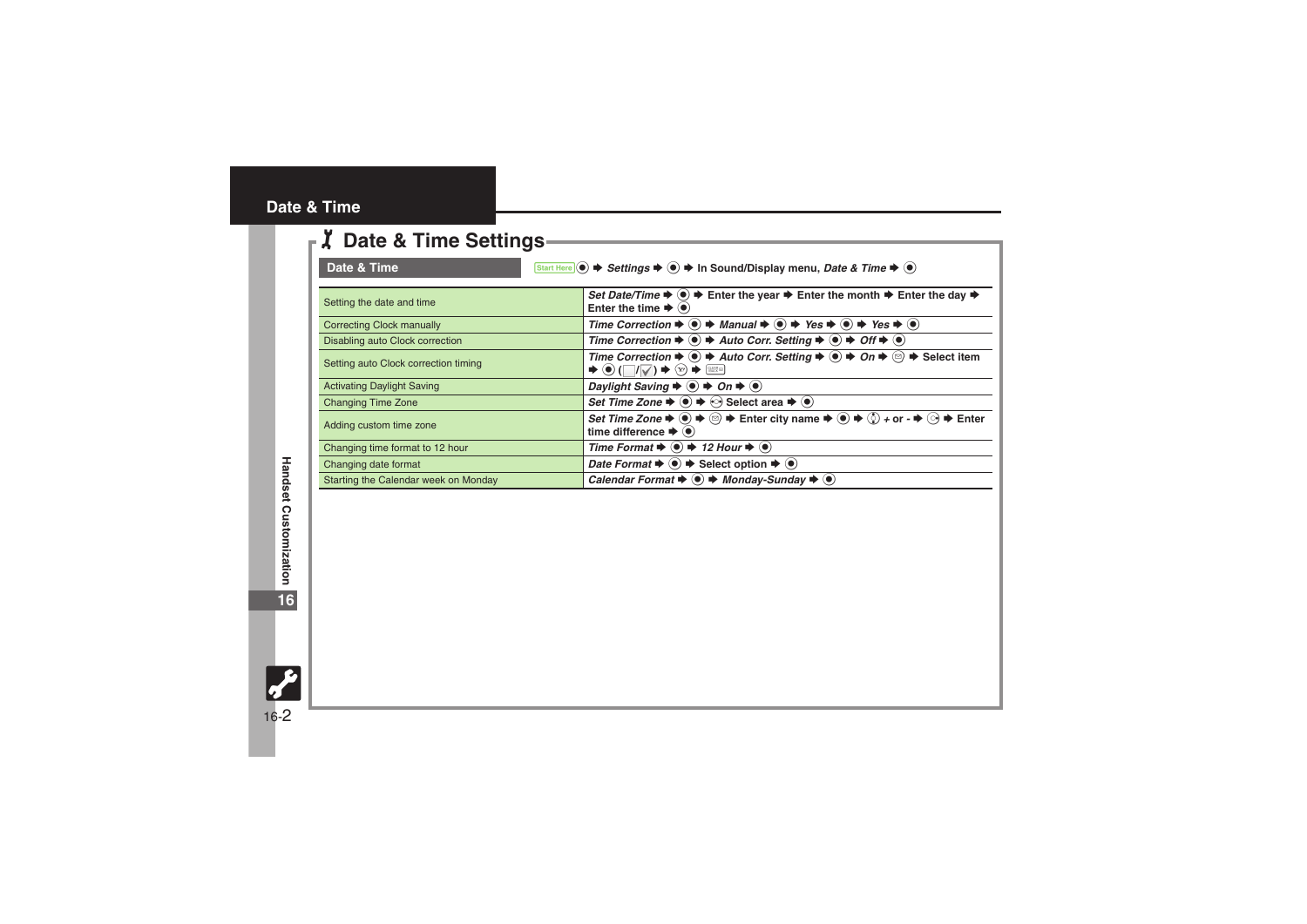<span id="page-2-3"></span><span id="page-2-2"></span><span id="page-2-1"></span>

| <b>Display &amp; Illumination Settings 1</b>                                                                                                                                   |                                                                                                                                                                                                                                                                                                                                          |
|--------------------------------------------------------------------------------------------------------------------------------------------------------------------------------|------------------------------------------------------------------------------------------------------------------------------------------------------------------------------------------------------------------------------------------------------------------------------------------------------------------------------------------|
| Language<br>Start Here $\circledcirc$ $\blacktriangleright$ Settings $\blacktriangleright$ $\circledcirc$ $\blacktriangleright$ Sound/Display menu                             |                                                                                                                                                                                                                                                                                                                                          |
| Language or <i>言語選択</i> $\rightarrow$ ( $\bullet$ ) $\rightarrow$ <i>English</i> or <i>日本語</i> $\rightarrow$ ( $\bullet$ )<br>Switching interface between Japanese and English |                                                                                                                                                                                                                                                                                                                                          |
| Image & Text                                                                                                                                                                   |                                                                                                                                                                                                                                                                                                                                          |
| Showing preloaded images for incoming calls, etc.                                                                                                                              | System Graphics $\blacktriangleright \textcircled{\scriptsize{\bullet}} \blacktriangleright$ Select item $\blacktriangleright \textcircled{\scriptsize{\bullet}} \blacktriangleright$ Preset Animation (or Pattern 1<br>to Pattern 3) $\blacktriangleright$ ( $\blacklozenge$ )                                                          |
| Showing Data Folder images for incoming calls, etc.                                                                                                                            | System Graphics $\Rightarrow$ $\circledast$ $\Rightarrow$ Select item $\Rightarrow$ $\circledast$ $\Rightarrow$ Select folder $\Rightarrow$ $\circledast$ $\Rightarrow$ Select<br>image $\Rightarrow$ $\bullet$ $\Rightarrow$ Specify image area $\Rightarrow$ $\bullet$ )<br>• Some images may be usable without specifying image area. |
| Showing Customized Screen for incoming calls, etc.                                                                                                                             | System Graphics $\Rightarrow$ $\circledast$ $\Rightarrow$ Select item $\Rightarrow$ $\circledast$ $\Rightarrow$ Customized Screen $\Rightarrow$ $\circledast$ $\Rightarrow$ $\circledast$<br>. Not available for <i>Power On</i> or <i>Power Off.</i>                                                                                    |
| Selecting image enhancement option for Standby and<br>video playback                                                                                                           | Vivid Mode $\Rightarrow$ $\bullet$ $\Rightarrow$ Select option $\Rightarrow$ $\bullet$ )                                                                                                                                                                                                                                                 |
| Changing font of numbers entered in Standby                                                                                                                                    | Dial Number $\blacktriangleright$ ( $\blacklozenge$ ) $\blacktriangleright$ Select pattern $\blacktriangleright$ ( $\blacklozenge$ )                                                                                                                                                                                                     |
| Showing a message each time handset is powered on                                                                                                                              | Greeting Message $\Rightarrow$ $\circledast$ $\Rightarrow$ Edit Message $\Rightarrow$ $\circledast$ $\Rightarrow$ Enter message $\Rightarrow$ $\circledast$ $\Rightarrow$<br>Switch On/Off $\Rightarrow$ ( $\bullet$ ) $\Rightarrow$ On $\Rightarrow$ ( $\bullet$ )                                                                      |
| Hiding caller info in Viewer position                                                                                                                                          | Caller Display $\blacktriangleright$ ( $\blacklozenge$ ) $\blacktriangleright$ Off $\blacktriangleright$ ( $\blacklozenge$ )                                                                                                                                                                                                             |
| <b>Display &amp; Backlight</b>                                                                                                                                                 | Start Here ( $\bullet$ ) $\blacktriangleright$ Settings $\blacktriangleright$ ( $\bullet$ ) $\blacktriangleright$ In Sound/Display menu, Display $\blacktriangleright$ ( $\bullet$ )                                                                                                                                                     |
| Disabling display transition effects                                                                                                                                           | Display Effects $\Rightarrow$ ( $\bullet$ ) $\Rightarrow$ Off $\Rightarrow$ ( $\bullet$ )                                                                                                                                                                                                                                                |
| Changing Display/key Backlight illumination time                                                                                                                               | <i>Backlight</i> $\blacktriangleright$ ( $\blacklozenge$ ) $\blacktriangleright$ <i>Time Out</i> $\blacktriangleright$ ( $\blacklozenge$ ) $\blacktriangleright$ Select time $\blacktriangleright$ ( $\blacklozenge$ )                                                                                                                   |
| <b>Changing Display Brightness</b>                                                                                                                                             | <i>Backlight</i> $\blacktriangleright$ ( $\blacktriangleright$ ) $\blacktriangleright$ <i>Brightness</i> $\blacktriangleright$ ( $\blacktriangleright$ ) $\blacktriangleright$ Adjust level $\blacktriangleright$ ( $\blacktriangleright$ )                                                                                              |
| Canceling/activating Light Sensor                                                                                                                                              | <i>Backlight</i> $\blacktriangleright$ ( $\blacklozenge$ ) $\blacktriangleright$ <i>Brightness</i> $\blacktriangleright$ ( $\blacklozenge$ ) $\blacktriangleright$ ( $\bowtie$ ) $\blacktriangleright$ ( $\blacklozenge$ )                                                                                                               |
| Changing inactivity time after which Display turns off                                                                                                                         | Display Saving $\blacktriangleright$ ( $\blacklozenge$ ) $\blacktriangleright$ Select period $\blacktriangleright$ ( $\blacklozenge$ )                                                                                                                                                                                                   |

<span id="page-2-0"></span>**16**



16-3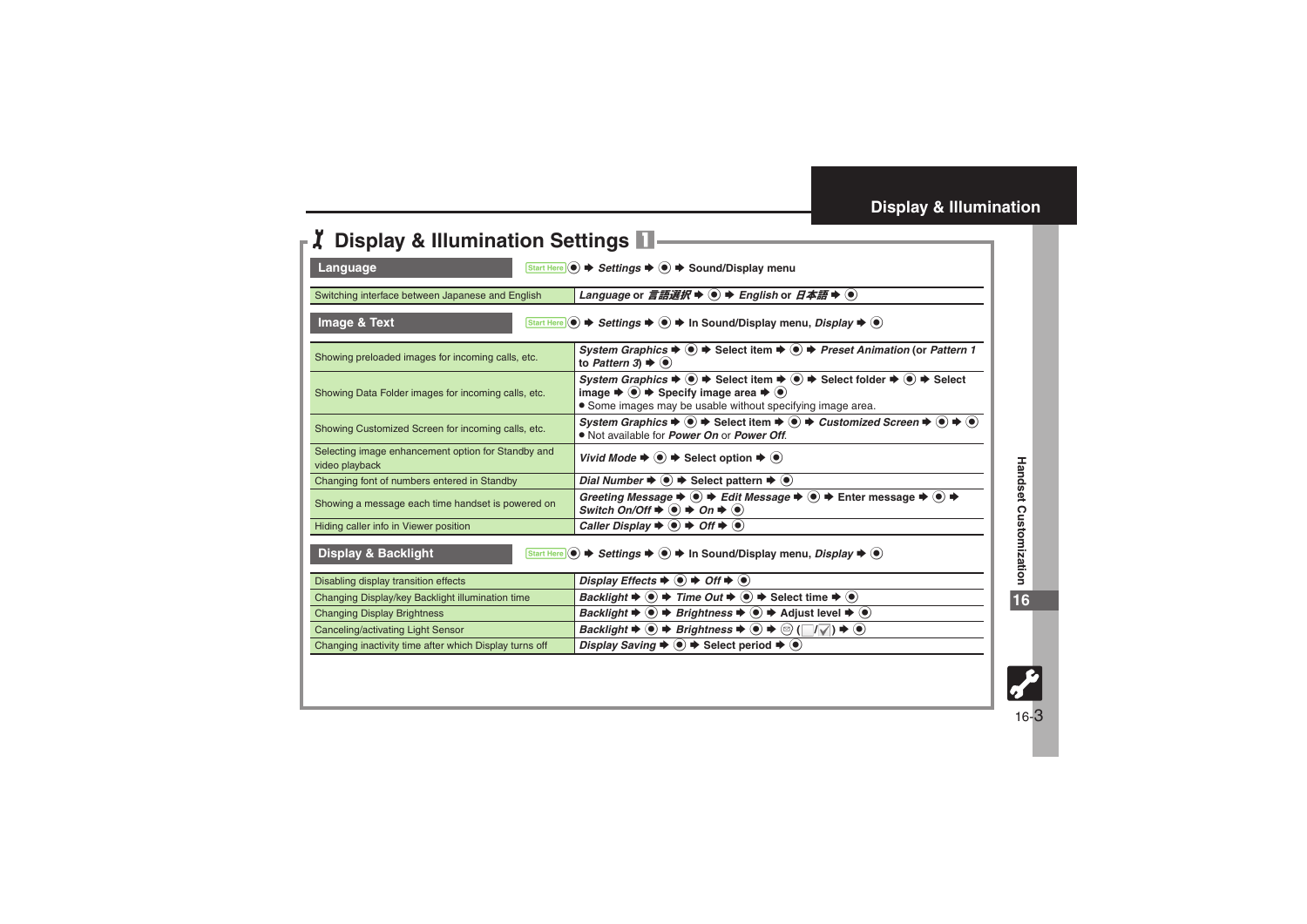**Display & Illumination**

<span id="page-3-2"></span><span id="page-3-1"></span><span id="page-3-0"></span>

| <b>Display &amp; Illumination Settings 2</b>     |                                                                                                                                                                                                                                                                                                                                                                                                                                                  |
|--------------------------------------------------|--------------------------------------------------------------------------------------------------------------------------------------------------------------------------------------------------------------------------------------------------------------------------------------------------------------------------------------------------------------------------------------------------------------------------------------------------|
| <b>Standby Display</b>                           | Start Here $(\bullet) \Rightarrow$ Settings $\Rightarrow$ $(\bullet) \Rightarrow$ In Sound/Display menu, Display $\Rightarrow$ $(\bullet) \Rightarrow$ Standby Display $\Rightarrow$ $(\bullet)$                                                                                                                                                                                                                                                 |
| Changing Clock/Calendar                          | Clock/Calendar $\blacktriangleright \textcircled{\LARGE\blacktriangleright}$ Select type $\blacktriangleright \textcircled{\LARGE\blacktriangleright}$                                                                                                                                                                                                                                                                                           |
| Showing Network service provider name in Standby | Show Operator Name $\Rightarrow$ $\circledast$ $\Rightarrow$ On $\Rightarrow$ $\circledast$                                                                                                                                                                                                                                                                                                                                                      |
| Selecting Mobile Widget display option           | Show Widget $\blacktriangleright \textcircled{\scriptsize{\bullet}} \blacktriangleright$ Select option $\blacktriangleright \textcircled{\scriptsize{\bullet}}$                                                                                                                                                                                                                                                                                  |
| <b>Hiding Pedometer in Standby</b>               | Pedometer $\Rightarrow$ ( $\bullet$ ) $\Rightarrow$ Off $\Rightarrow$ ( $\bullet$ )                                                                                                                                                                                                                                                                                                                                                              |
| <b>Collective Illumination</b>                   | Start Here $\left(\bullet\right)\Rightarrow$ Settings $\Rightarrow$ $\left(\bullet\right)\Rightarrow$ In Sound/Display menu, Sounds & Alerts $\Rightarrow$ $\left(\bullet\right)$                                                                                                                                                                                                                                                                |
| Changing Separate illumination patterns at once  | Set Illumination $\Rightarrow$ ( $\bullet$ ) $\Rightarrow$ Collective $\Rightarrow$ ( $\bullet$ ) $\Rightarrow$ Select theme $\Rightarrow$ ( $\bullet$ ) $\Rightarrow$ Yes or No<br>$\blacktriangleright$ $\odot$                                                                                                                                                                                                                                |
| <b>Key Backlight</b>                             | Start Here $\odot$ $\blacktriangleright$ Settings $\blacktriangleright$ $\odot$ $\blacktriangleright$ $\odot$ Phone/ $\blacktriangleright$                                                                                                                                                                                                                                                                                                       |
| Disabling key Backlight illumination             | Set Key Light $\Rightarrow$ $\bullet$ $\Rightarrow$ Off $\Rightarrow$ $\bullet$                                                                                                                                                                                                                                                                                                                                                                  |
| <b>Effect Illumination</b>                       | Start Here (●) → Settings → ● → In Sound/Display menu, Sounds & Alerts → ●                                                                                                                                                                                                                                                                                                                                                                       |
| Setting illumination pattern by action           | Set Illumination $\Rightarrow$ $\circledast \Rightarrow$ Separate $\Rightarrow$ $\circledast \Rightarrow$ Effect Illumination $\Rightarrow$ $\circledast \Rightarrow$ Select<br>action $\Rightarrow$ $\circledast$ $\Rightarrow$ Illumi. Pattern $\Rightarrow$ $\circledast$ $\Rightarrow$ Select pattern $\Rightarrow$ $\circledast$ $\Rightarrow$ Select color $\Rightarrow$ $\circledast$<br>• Light color is unselectable for some patterns. |
| Setting Key Illumination pattern by action       | Set Illumination $\Rightarrow$ ( $\bullet$ ) $\Rightarrow$ Separate $\Rightarrow$ ( $\bullet$ ) $\Rightarrow$ Effect Illumination $\Rightarrow$ ( $\bullet$ ) $\Rightarrow$ Select<br>action $\Rightarrow$ ( $\bullet$ ) $\Rightarrow$ Key Pattern $\Rightarrow$ ( $\bullet$ ) $\Rightarrow$ Select pattern $\Rightarrow$ ( $\bullet$ )                                                                                                          |
| Disabling illumination by action                 | Set Illumination $\Rightarrow$ $\circledast \Rightarrow$ Separate $\Rightarrow$ $\circledast \Rightarrow$ Effect Illumination $\Rightarrow$ $\circledast \Rightarrow$ Select<br>action $\Rightarrow$ ( $\bullet$ ) $\Rightarrow$ Switch On/Off $\Rightarrow$ ( $\bullet$ ) $\Rightarrow$ Off $\Rightarrow$ ( $\bullet$ )                                                                                                                         |
| Keeping Illumination Light on during calls       | Set Illumination $\Rightarrow$ ( $\bullet$ ) $\Rightarrow$ Separate $\Rightarrow$ ( $\bullet$ ) $\Rightarrow$ Effect Illumination $\Rightarrow$ ( $\bullet$ ) $\Rightarrow$ Calling<br>$\Rightarrow$ $\bullet$ $\Rightarrow$ Switch On/Off $\Rightarrow$ $\bullet$ Always On $\Rightarrow$ $\bullet$                                                                                                                                             |

<span id="page-3-3"></span>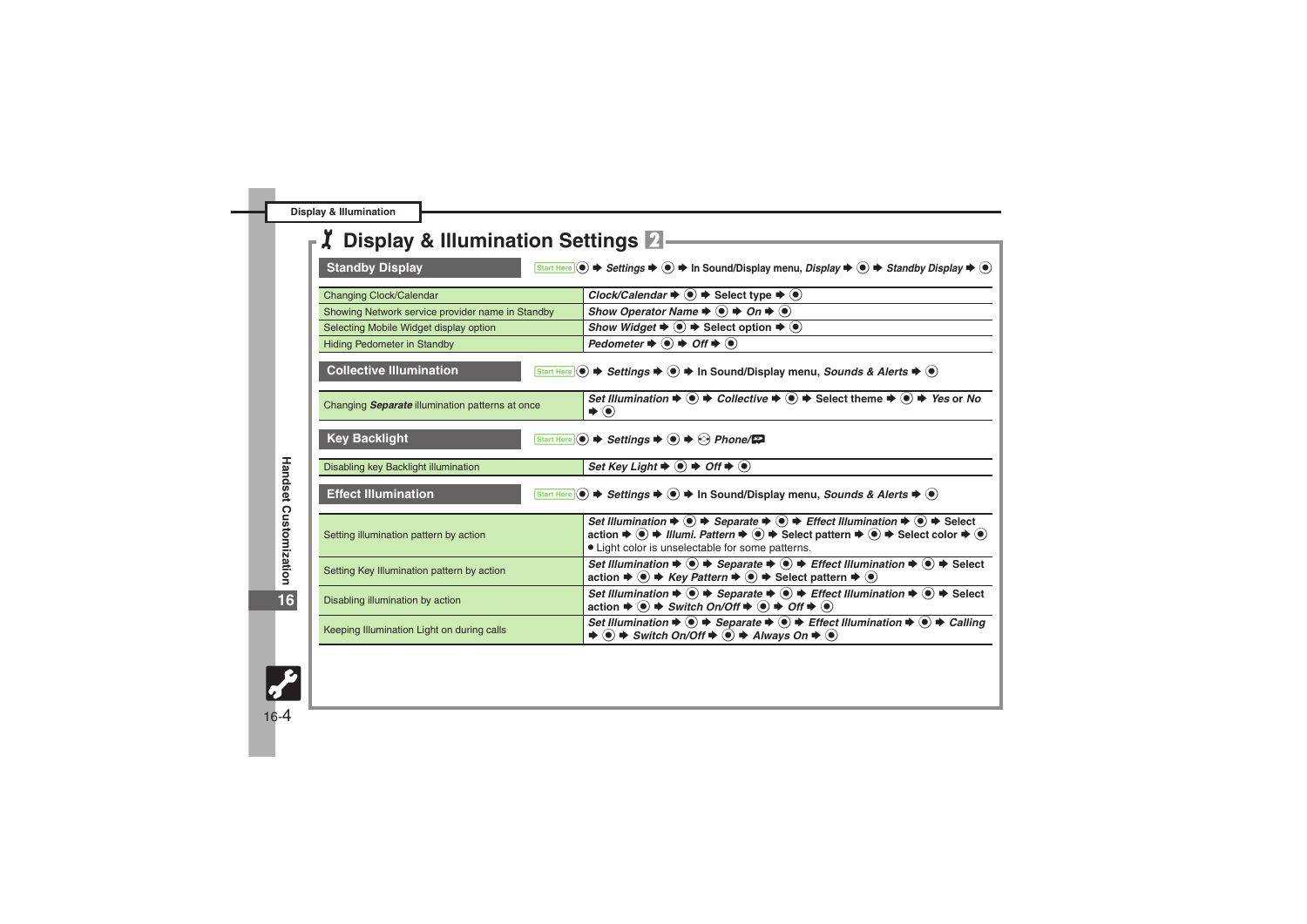## 1**Incoming Transmission Settings**

<span id="page-4-0"></span>

<span id="page-4-1"></span>Handset Response **7 Start Here i**  $\bullet$  *Settings*  $\bullet$  **i**  $\bullet$  In Sound/Display menu, *Sounds & Alerts*  $\bullet$  **.** 

| Changing ringtone volume                                 | Volume $\Rightarrow$ ( $\bullet$ ) $\Rightarrow$ Select item $\Rightarrow$ ( $\bullet$ ) $\Rightarrow$ Adjust level $\Rightarrow$ ( $\bullet$ )                                                                                                                                                                                                                                                                                                                                                                                                                                    |
|----------------------------------------------------------|------------------------------------------------------------------------------------------------------------------------------------------------------------------------------------------------------------------------------------------------------------------------------------------------------------------------------------------------------------------------------------------------------------------------------------------------------------------------------------------------------------------------------------------------------------------------------------|
| Selecting illumination option                            | Set Illumination $\Rightarrow$ ( $\bullet$ ) $\Rightarrow$ Separate $\Rightarrow$ ( $\bullet$ ) $\Rightarrow$ Event Illumination $\Rightarrow$ ( $\bullet$ ) $\Rightarrow$ Select<br>item $\Rightarrow$ Switch On/Off $\Rightarrow$ ( $\bullet$ ) $\Rightarrow$ On, Link to Sound or Off $\Rightarrow$ ( $\bullet$ )                                                                                                                                                                                                                                                               |
| Changing Illumination Light patterns                     | Set Illumination $\Rightarrow$ ( $\bullet$ ) $\Rightarrow$ Separate $\Rightarrow$ ( $\bullet$ ) $\Rightarrow$ Event Illumination $\Rightarrow$ ( $\bullet$ ) $\Rightarrow$ Select<br>item $\Rightarrow$ Illumi. Pattern $\Rightarrow$ $\circledast$ $\Rightarrow$ Select pattern $\Rightarrow$ $\circledast$ $\Rightarrow$ Select color $\Rightarrow$ $\circledast$<br>• Light color is unselectable for some patterns.                                                                                                                                                            |
| Changing Key Illumination patterns                       | Set Illumination $\Rightarrow$ ( $\bullet$ ) $\Rightarrow$ Separate $\Rightarrow$ ( $\bullet$ ) $\Rightarrow$ Event Illumination $\Rightarrow$ ( $\bullet$ ) $\Rightarrow$ Select<br>item $\Rightarrow$ Key Pattern $\Rightarrow$ ( $\bullet$ ) $\Rightarrow$ Select pattern $\Rightarrow$ ( $\bullet$ )<br>• Not effective when Switch On/Off is set to Link to Sound.                                                                                                                                                                                                            |
| Enabling/disabling illumination for missed transmissions | Set Illumination $\Rightarrow$ $\circledast \Rightarrow$ Separate $\Rightarrow$ $\circledast \Rightarrow$ Status Illumination $\Rightarrow$ $\circledast \Rightarrow$ Select<br>item $\Rightarrow$ ( $\bullet$ ) $\Rightarrow$ Switch On/Off $\Rightarrow$ ( $\bullet$ ) $\Rightarrow$ On or Off $\Rightarrow$ ( $\bullet$ )                                                                                                                                                                                                                                                       |
| Setting illumination pattern for missed transmissions    | Set Illumination $\Rightarrow$ ( $\bullet$ ) $\Rightarrow$ Separate $\Rightarrow$ ( $\bullet$ ) $\Rightarrow$ Status Illumination $\Rightarrow$ ( $\bullet$ ) $\Rightarrow$ Select<br>item $\Rightarrow$ ( $\bullet$ ) $\Rightarrow$ Illumi. Pattern $\Rightarrow$ ( $\bullet$ ) $\Rightarrow$ Select pattern $\Rightarrow$ ( $\bullet$ ) $\Rightarrow$ Select color $\Rightarrow$ ( $\bullet$ )<br>• Light color is unselectable for some patterns.<br>• After Information window opens, Illumination Light flashes for up to 24 hours, then<br>goes out (to save battery power). |
| Answering calls with other keys                          | Any Key Answer $\Rightarrow$ ( $\bullet$ ) $\Rightarrow$ On $\Rightarrow$ ( $\bullet$ )<br>• Use $[0^{\frac{5\kappa}{2}}]$ - $[9^{\frac{\kappa}{2\kappa\alpha}}]$ , $[\frac{\kappa}{2}^{\frac{\kappa}{2\kappa\alpha}}]$ , $[\frac{\kappa}{2}, \frac{\kappa}{2}]$ , $(\frac{\kappa}{2})$ , $(\frac{\kappa}{2})$ or $(\frac{\kappa}{2})$ in addition to $\frac{\kappa}{2}$ .                                                                                                                                                                                                         |
| Muting ringer with other keys                            | Any Key Answer $\Rightarrow$ $\bullet$ $\Rightarrow$ Only Mute $\Rightarrow$ $\bullet$<br>$\bullet$ Use $[0^{\circ\kappa}]$ - $[9^{\circ\kappa}]$ , $[\frac{\chi\chi\chi}{\chi\chi\chi\chi\chi}]$ , $[\frac{\pi\chi\chi}{\chi\chi\chi\chi\chi\chi\chi\chi\chi\chi\chi\rho}$ , $(\frac{\phi}{\chi\chi})$ , $(\frac{\phi}{\chi\chi})$ or $(\frac{\phi}{\chi\chi\chi})$ in addition to $\frac{\phi}{\chi\chi\chi\chi\chi\chi\chi\chi\chi\chi\chi\chi\chi\chi\chi\rho}$ .                                                                                                              |

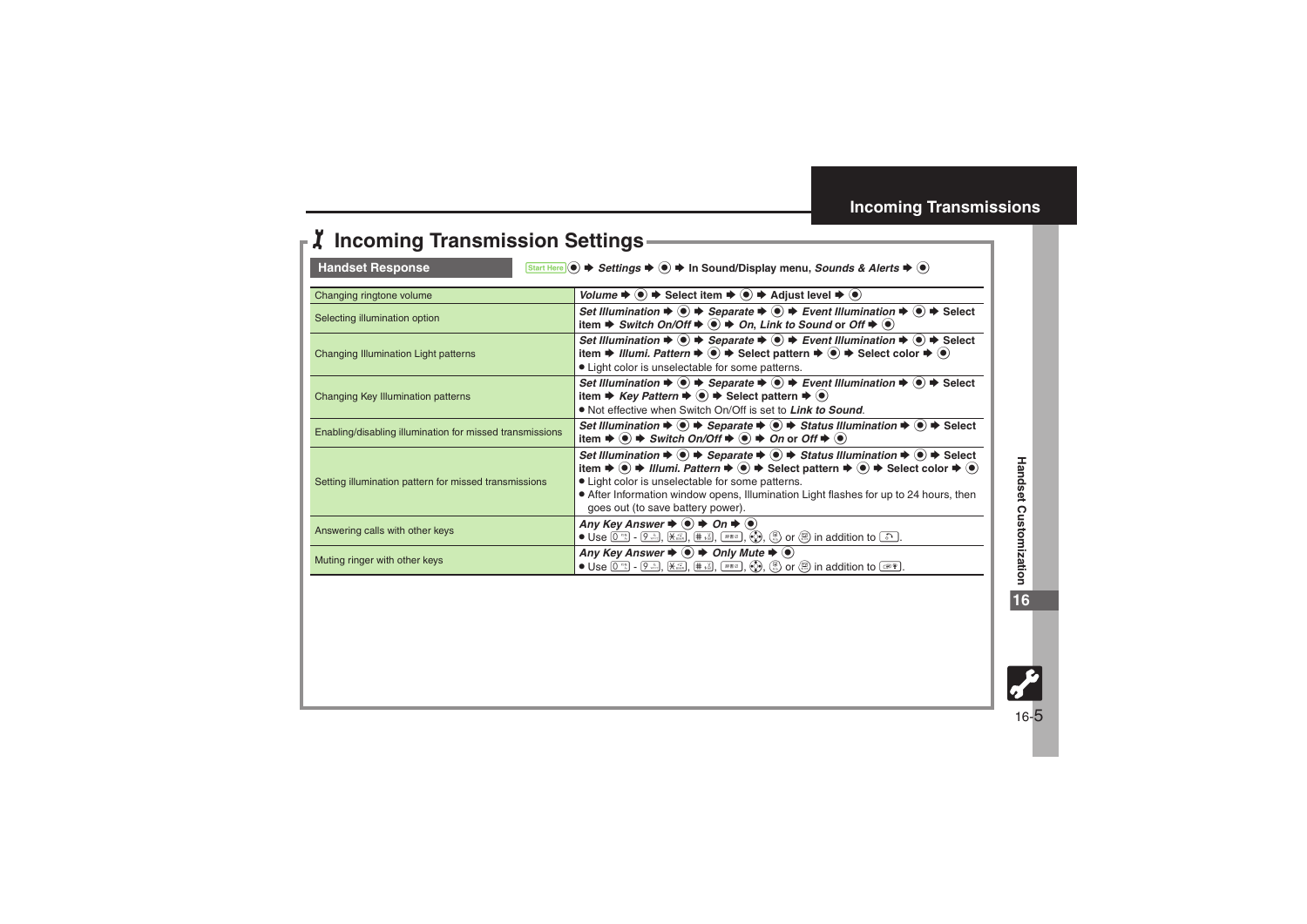## <span id="page-5-0"></span>1**Sound Settings**

<span id="page-5-1"></span>

| <b>System Sounds</b>                    | $\overline{\text{Start Here}}(\bullet) \Rightarrow$ Settings $\Rightarrow$ $\bullet) \Rightarrow$ In Sound/Display menu, Sounds & Alerts $\Rightarrow$ $\bullet)$                                                                                                                                                                                                |
|-----------------------------------------|------------------------------------------------------------------------------------------------------------------------------------------------------------------------------------------------------------------------------------------------------------------------------------------------------------------------------------------------------------------|
| <b>Enabling Keypad Tones</b>            | System Sounds $\blacklozenge$ $\blacklozenge$ $\blacklozenge$ Keypad Tones $\blacklozenge$ $\blacklozenge$ $\blacklozenge$ Select tone $\blacklozenge$ $\blacklozenge$                                                                                                                                                                                           |
| Changing S! Circle Talk tone            | System Sounds $\blacklozenge(\bullet) \blacktriangleright S!$ Circle Talk $\blacktriangleright(\bullet) \blacktriangleright$ Select tone $\blacktriangleright(\bullet)$                                                                                                                                                                                          |
| Changing other System Sounds            | System Sounds $\Rightarrow$ ( $\bullet$ ) $\Rightarrow$ Select item $\Rightarrow$ ( $\bullet$ ) $\Rightarrow$ Tone or Sound $\Rightarrow$ ( $\bullet$ ) $\Rightarrow$ Select<br>folder $\Rightarrow$ $\circledast$ $\Rightarrow$ Select tone/file $\Rightarrow$ $\circledast$<br>$\bullet$ For files with limited usage period, choose Yes and press $\bullet$ . |
| <b>Disabling System Sounds</b>          | System Sounds $\Rightarrow$ ( $\bullet$ ) $\Rightarrow$ Select item $\Rightarrow$ ( $\bullet$ ) $\Rightarrow$ Tone or Sound $\Rightarrow$ ( $\bullet$ ) $\Rightarrow$ Off $\Rightarrow$ ( $\bullet$ )<br>. Not available for S! Circle Talk.                                                                                                                     |
| <b>Changing System Sound duration</b>   | System Sounds $\Rightarrow$ ( $\bullet$ ) $\Rightarrow$ Select item $\Rightarrow$ ( $\bullet$ ) $\Rightarrow$ Duration $\Rightarrow$ ( $\bullet$ ) $\Rightarrow$ Select/enter<br>time $\blacktriangleright$ ( $\blacklozenge$ )<br>. Not available for <i>Keypad Tones</i> or S! Circle Talk.                                                                    |
| <b>Changing System Sound volume</b>     | Volume $\Rightarrow$ $\circledast$ $\Rightarrow$ General Volume $\Rightarrow$ $\circledast$ $\Rightarrow$ Adjust level $\Rightarrow$ $\circledast$                                                                                                                                                                                                               |
| <b>Additional Sound Settings</b>        | Start Here (●) → Settings → (●) → Sound/Display menu                                                                                                                                                                                                                                                                                                             |
| Disabling Speaker when using Headphones | <i>Ringer Output</i> $\blacktriangleright$ ( $\blacklozenge$ ) $\blacktriangleright$ <i>Earphone</i> $\blacktriangleright$ ( $\blacklozenge$ )                                                                                                                                                                                                                   |
| <b>Activating Speaker surround</b>      | Sounds & Alerts $\Rightarrow$ ( $\bullet$ ) $\Rightarrow$ Surround $\Rightarrow$ ( $\bullet$ ) $\Rightarrow$ On $\Rightarrow$ ( $\bullet$ )                                                                                                                                                                                                                      |

<span id="page-5-2"></span>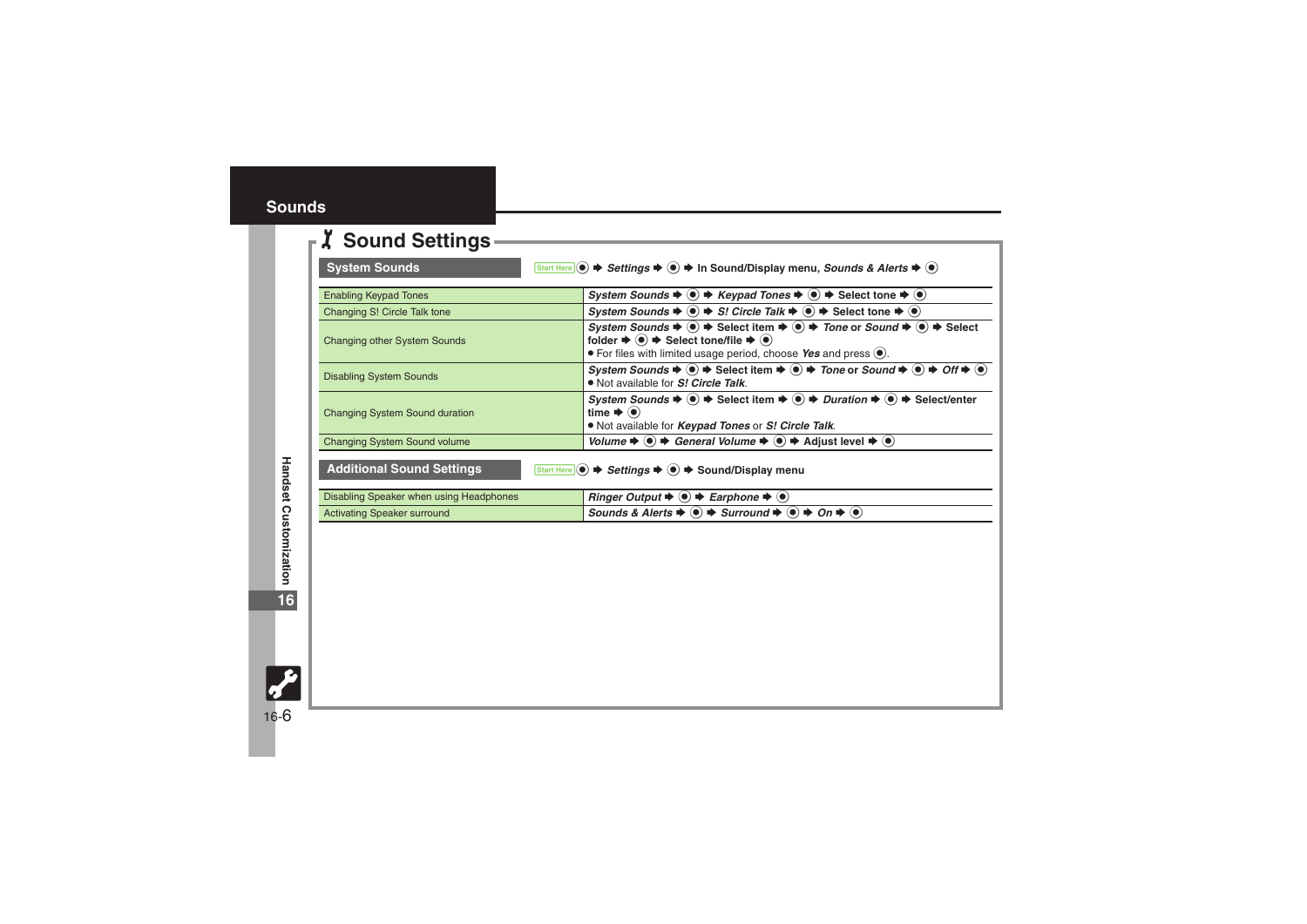<span id="page-6-2"></span><span id="page-6-1"></span>

| <b>Z</b> Connectivity Settings-                                                                                                                                                        |                                                                                                                                                                                                                                                                                                                                                                                                                                                                                                                                                                                                                                                                                                                                                                                              |
|----------------------------------------------------------------------------------------------------------------------------------------------------------------------------------------|----------------------------------------------------------------------------------------------------------------------------------------------------------------------------------------------------------------------------------------------------------------------------------------------------------------------------------------------------------------------------------------------------------------------------------------------------------------------------------------------------------------------------------------------------------------------------------------------------------------------------------------------------------------------------------------------------------------------------------------------------------------------------------------------|
| <b>Network</b><br>Start Here (●) → Settings → ● → → Network                                                                                                                            |                                                                                                                                                                                                                                                                                                                                                                                                                                                                                                                                                                                                                                                                                                                                                                                              |
| Selecting a Network manually                                                                                                                                                           | Select Network $\blacktriangleright$ $\textcircled{\scriptsize{\bullet}}$ $\blacktriangleright$ Manual $\blacktriangleright$ $\textcircled{\scriptsize{\bullet}}$ $\blacktriangleright$ Select Network $\blacktriangleright$ $\textcircled{\scriptsize{\bullet}}$                                                                                                                                                                                                                                                                                                                                                                                                                                                                                                                            |
| <b>Adding preferred Networks</b>                                                                                                                                                       | Select Network $\blacktriangleright$ ( $\blacklozenge$ ) $\blacktriangleright$ Set Preferred $\blacktriangleright$ ( $\blacklozenge$ ) $\blacktriangleright$ Select target location $\blacktriangleright$ ( $\blacklozenge$ ) $\blacktriangleright$<br>Insert $\blacklozenge \blacklozenge$ Select Network $\blacktriangleright \textcircled{\scriptsize{\bullet}}$                                                                                                                                                                                                                                                                                                                                                                                                                          |
| Adding preferred Networks to the end                                                                                                                                                   | Select Network $\Rightarrow$ $\textcircled{\ }$ $\Rightarrow$ Set Preferred $\Rightarrow$ $\textcircled{\ }$ $\Rightarrow$ $\textcircled{\ }$ $\Rightarrow$ Add to End $\Rightarrow$ $\textcircled{\ }$ $\Rightarrow$<br>Select Network $\blacklozenge$ ( $\blacklozenge$ )                                                                                                                                                                                                                                                                                                                                                                                                                                                                                                                  |
| <b>Deleting preferred Networks</b>                                                                                                                                                     | Select Network $\blacktriangleright$ ( $\blacklozenge$ ) $\blacktriangleright$ Set Preferred $\blacktriangleright$ ( $\blacklozenge$ ) $\blacktriangleright$ Select Network $\blacktriangleright$ ( $\blacklozenge$ ) $\blacktriangleright$ Delete<br>$\blacktriangleright$ $\odot$                                                                                                                                                                                                                                                                                                                                                                                                                                                                                                          |
| <b>Adding Networks</b>                                                                                                                                                                 | Select Network $\blacktriangleright \textcircled{\scriptsize{\bullet}} \blacktriangleright$ Add New Network $\blacktriangleright \textcircled{\scriptsize{\bullet}} \blacktriangleright$ Add $\blacktriangleright \textcircled{\scriptsize{\bullet}} \blacktriangleright$ Enter<br>country code $\blacktriangleright$ ( $\blacklozenge$ ) $\blacktriangleright$ Enter Network code $\blacktriangleright$ ( $\blacklozenge$ ) $\blacktriangleright$ Enter name $\blacktriangleright$ ( $\blacklozenge$ ) $\blacktriangleright$<br>Select NW Type $\Rightarrow$ $\bullet$ $\Rightarrow$ Select type $\Rightarrow$ $\bullet$ )<br>• After selecting <i>Add New Network</i> and pressing (.), Network list appears if<br>Network has already been added. To add more, press . again and proceed. |
| <b>Editing Networks</b>                                                                                                                                                                | Select Network $\Rightarrow$ ( $\bullet$ ) $\Rightarrow$ Add New Network $\Rightarrow$ ( $\bullet$ ) $\Rightarrow$ Select Network $\Rightarrow$ ( $\bullet$ ) $\Rightarrow$<br>Change $\Rightarrow$ ( $\bullet$ ) $\Rightarrow$ Edit in the same manner as adding Networks $\Rightarrow$ $\bullet$ )                                                                                                                                                                                                                                                                                                                                                                                                                                                                                         |
| <b>Deleting Networks</b>                                                                                                                                                               | Select Network $\blacktriangleright \textcircled{\tiny{\bullet}}$ $\blacktriangleright$ Add New Network $\blacktriangleright \textcircled{\tiny{\bullet}}$ $\blacktriangleright$ Select Network $\blacktriangleright \textcircled{\tiny{\bullet}}$<br>Delete $\blacktriangleright$ ( $\blacklozenge$ )                                                                                                                                                                                                                                                                                                                                                                                                                                                                                       |
| Switching Network service between 3G and GSM<br>manually                                                                                                                               | Select Service $\blacktriangleright$ ( $\blacklozenge$ ) $\blacktriangleright$ Manual $\blacktriangleright$ ( $\blacklozenge$ ) $\blacktriangleright$ Select service $\blacktriangleright$ ( $\blacklozenge$ )                                                                                                                                                                                                                                                                                                                                                                                                                                                                                                                                                                               |
| <b>Refreshing Network connection</b>                                                                                                                                                   | Re-search Signal $\blacklozenge$ ( $\blacklozenge$ )                                                                                                                                                                                                                                                                                                                                                                                                                                                                                                                                                                                                                                                                                                                                         |
| <b>Retrieving Network Information</b>                                                                                                                                                  | Retrieve NW Info $\Rightarrow$ ( $\bullet$ ) $\Rightarrow$ Yes $\Rightarrow$ ( $\bullet$ )                                                                                                                                                                                                                                                                                                                                                                                                                                                                                                                                                                                                                                                                                                   |
| <b>Checking Network status</b>                                                                                                                                                         | Network Info $\blacktriangleright$ ( $\blacklozenge$ )                                                                                                                                                                                                                                                                                                                                                                                                                                                                                                                                                                                                                                                                                                                                       |
| Editing connection names for mobile data communication                                                                                                                                 | External Device $\Rightarrow$ $\circledast$ $\Rightarrow$ Select name $\Rightarrow$ $\circledast$ $\Rightarrow$ Edit $\Rightarrow$ $\circledast$                                                                                                                                                                                                                                                                                                                                                                                                                                                                                                                                                                                                                                             |
| Clearing connection names for mobile data communication                                                                                                                                | External Device $\Rightarrow$ ( $\bullet$ ) $\Rightarrow$ ( $\circ$ ) $\Rightarrow$ Reset $\Rightarrow$ ( $\bullet$ ) $\Rightarrow$ Enter Handset Code $\Rightarrow$ ( $\bullet$ ) $\Rightarrow$<br>Yes $\blacktriangleright$ ( $\blacklozenge$ )                                                                                                                                                                                                                                                                                                                                                                                                                                                                                                                                            |
| <b>IP Service</b><br>Start Here $\circledcirc$ $\Rightarrow$ Settings $\Rightarrow$ $\circledcirc$ $\Rightarrow$ Phone/ $\Rightarrow$ $\Rightarrow$ Locks $\Rightarrow$ $\circledcirc$ |                                                                                                                                                                                                                                                                                                                                                                                                                                                                                                                                                                                                                                                                                                                                                                                              |
| <b>Disabling IP Service</b>                                                                                                                                                            | IP Service Setting $\Rightarrow$ ( $\bullet$ ) $\Rightarrow$ Off $\Rightarrow$ ( $\bullet$ ) $\Rightarrow$ Enter Handset Code $\Rightarrow$ ( $\bullet$ )<br>• When Off, S! Friend's Status, S! Circle Talk, Decoration Call, S! Appli Notification<br>Setting and Mobile Widget Notification Setting are disabled.                                                                                                                                                                                                                                                                                                                                                                                                                                                                          |

<span id="page-6-0"></span>**16**